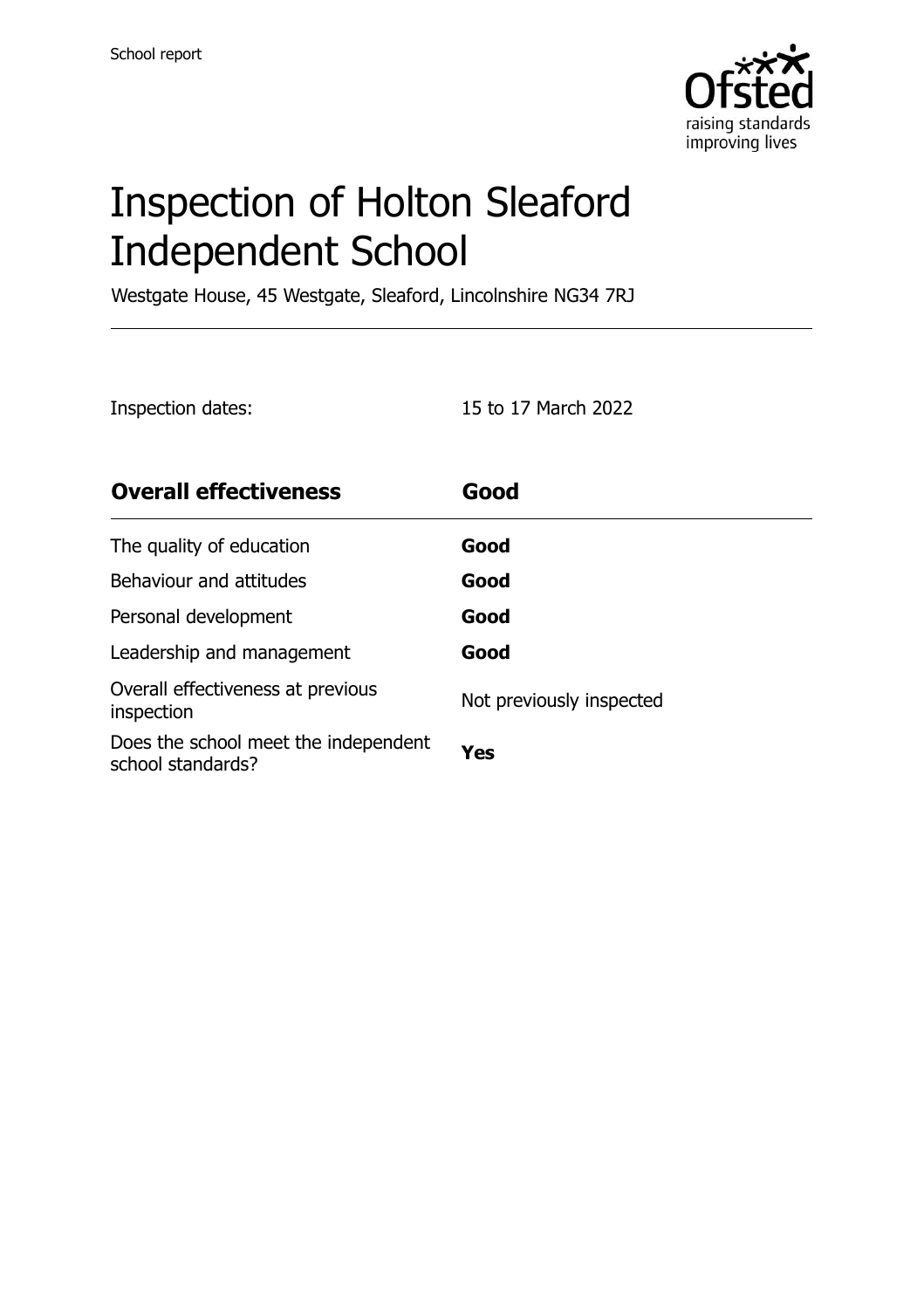

# **What is it like to attend this school?**

Pupils are glad to be part of this school. They say that this is a safe school. They are well cared for. They gain socially, personally and emotionally by being part of the school. They appreciate the responsibility that belonging to this school brings.

Pupils gain from outdoor education activities each week. They enjoy and learn from the challenges of mountain biking, planned walks and volunteering activities. They spoke about the challenges and opportunities of the residential expedition to the Brecon Beacons, as well as overnight camping and trekking in the Peak District. A pupil said, 'We are pushed beyond what we think we can do.' Staff develop pupils' self-esteem, confidence and resilience.

Most pupils' behaviour improves the longer they are at the school. They are mostly respectful of staff and visitors. They say that there is no bullying. They are confident that staff would deal with it, should it happen.

Parents and carers appreciate what the school offers. They comment very positively about the school. Typically, one parent commented, 'This school has changed my son's life. He has never been happier. The staff are extremely approachable and have his best interests at heart.'

### **What does the school do well and what does it need to do better?**

The quality of education is good. Directors and leaders have established a curriculum based on a clear and ambitious vision. Pupils learn through a range of experiences. For example, trekking builds their geographical knowledge, map reading and fieldwork skills. Leaders have high expectations for all pupils. There is a clear focus on developing pupils' speaking, reading, writing and mathematics. The curriculum is enriched with opportunities to be creative, for example through art and music activities. Leaders lead a school that enables pupils to re-engage with education. Pupils become successful learners.

Pupils' learning in mathematics is well structured. Teachers ensure that learning covers important concepts in a logical order. For example, pupils learn about 'correlation' in a coherent way through real situations. They revisit previous learning. Pupils gain confidence. They know more and remember more over time.

Leaders encourage a love of reading. They have made the English curriculum more ambitious by including key literature. These books are the basis for developing pupils' reading skills. However, some pupils do not yet access the support they need to become fluent readers. Leaders are introducing support for those pupils who are at an early stage of reading.

Teachers and experienced support staff adapt subject curriculums to make sure that pupils learn what they need to. They are aware of gaps in pupils' learning caused by interruptions in their previous schooling. Staff know and understand pupils' special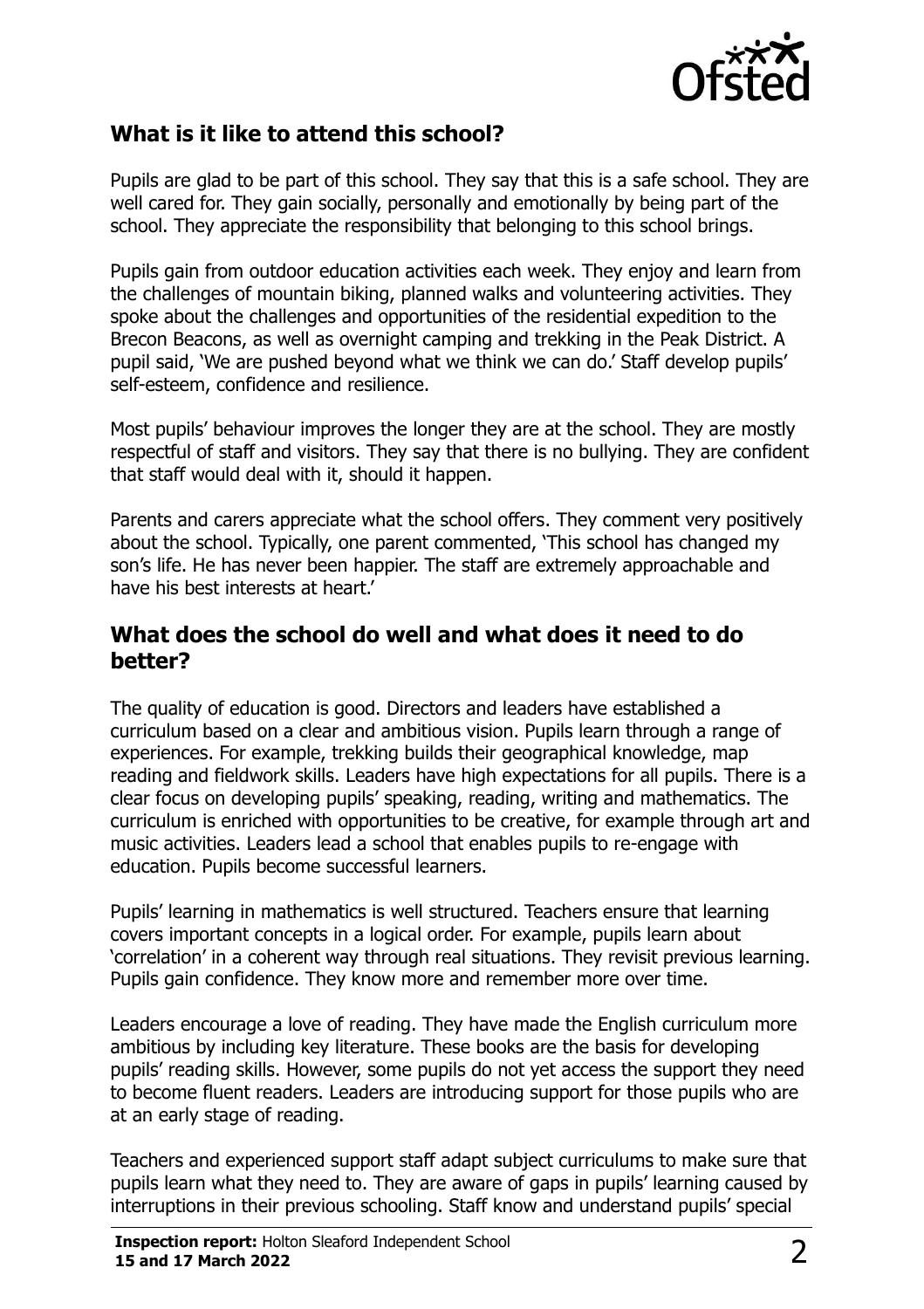

educational needs and/or disabilities. They provide for pupils' social and emotional needs very well. However, not all support staff have the refined skills needed to consistently support pupils' learning. Leaders use ongoing assessment to identify strengths and learning needs. They use this information to develop individual pupils' improvement plans and education, health and care plans (EHC plan).

Pupils gain from a range of experiences that support their spiritual and moral development. For example, they learn about different religions and festivals. They develop social skills appropriate to different settings. They learn about what is right and wrong. They consider different points of view about topics and issues.

Staff develop pupils' positive attitudes to school. Many pupils have had a high absence rate at their previous school settings. Most pupils follow a full timetable of learning and attend regularly. They mostly show positive attitudes and engage well with staff.

Pupils' personal development is at the heart of the school's curriculum. Pupils are well prepared for life in modern Britain. Staff promote an understanding of and respect for difference. Leaders provide pupils with opportunities to engage with the local community.

Leaders have developed a personal, social, health and economic (PSHE) education curriculum that is well structured. It includes appropriate relationships and sex education and health education. Pupils learn about physical health and mental wellbeing. However, leaders have not fully developed a careers programme that enables pupils to explore all of the choices available to them for their next steps in education or training.

The school is well led and managed by directors, governors and senior leaders. They lead with a strong moral purpose. They know the school's strengths and priorities for development. Their strategic planning has focused on opening the school during the pandemic and dealing with an unexpected change of premises. They are mindful of staff's well-being and workload. However, they need to further support staff and leaders with training that will enhance the school's provision further.

Staff are proud to be part of this school. Staff's morale is positive. They feel well supported by leaders.

Leaders ensure that all of the independent school standards are met. They make sure that the premises are well maintained. They place pupils' welfare and wellbeing at the centre of their work. The school meets the requirements of schedule 10 of the Equality Act 2010. Leaders make sure all policies are available to parents.

# **Safeguarding**

The arrangements for safeguarding are effective.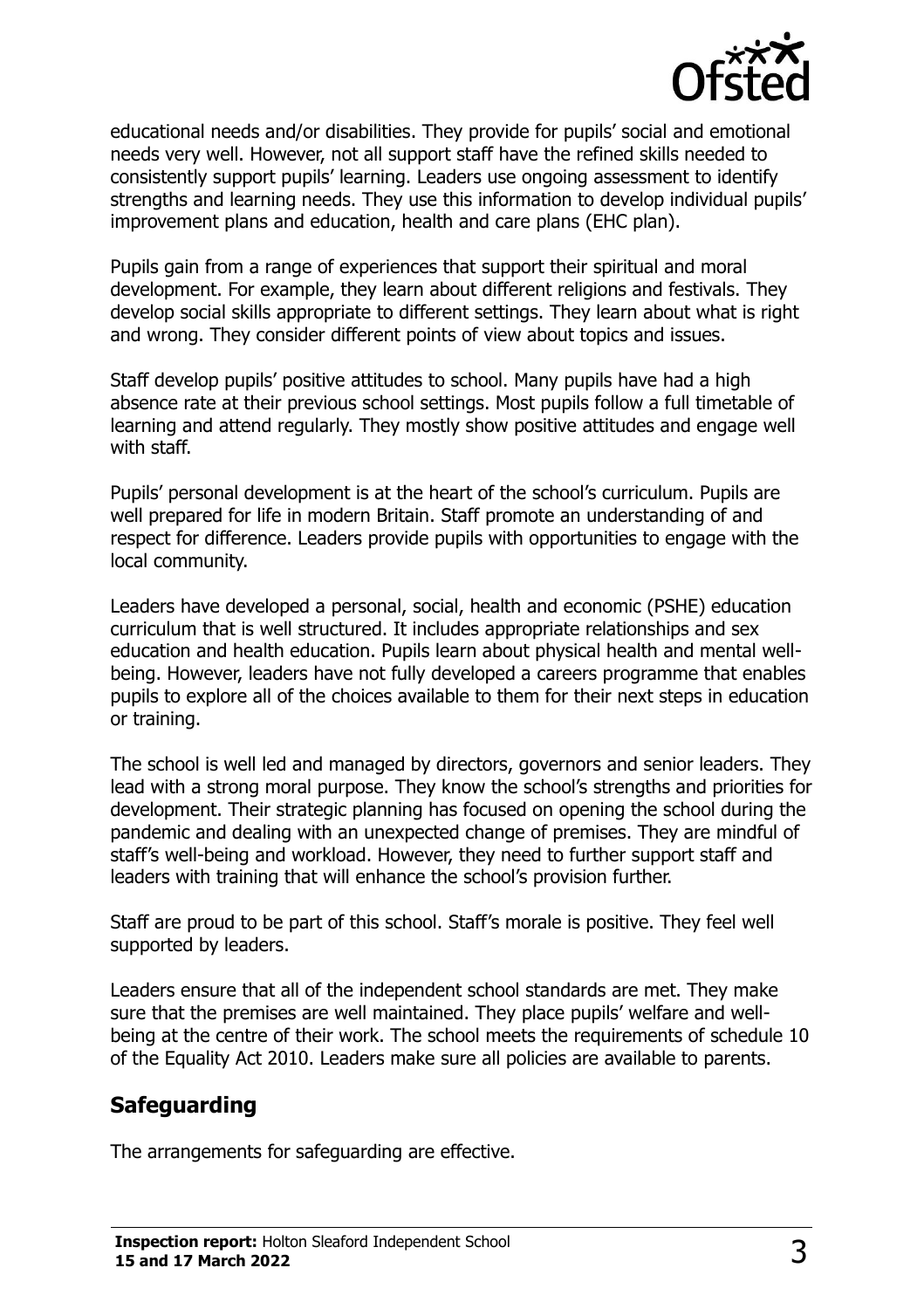

Pupils know that staff will support them when they share their worries or concerns. Staff know and understand each pupil very well. They receive safeguarding training and understand their responsibilities. Staff know what to do when concerned about a pupil's welfare.

Safeguarding leaders work with a range of external agencies to make sure pupils get extra help when needed. They keep records of safeguarding concerns and their responses. However, they have not made sure that these records contain the precise details that they should.

Leaders carry out safer recruitment checks before adults start working with pupils.

# **What does the school need to do to improve? (Information for the school and proprietor)**

- Leaders promote reading, and most pupils read well. However, some pupils do not benefit from a well-planned approach to help them become fluent readers. As a result, not all pupils learn to read well enough. Leaders need to make sure that all pupils learn to read well and are enabled to develop a love of reading and be able to access the wider curriculum.
- Pupils are supported through transition discussions to explore some of their future options. However, pupils are not fully enabled to explore all options available to them for their next steps in education or training. Leaders need to strengthen the careers programme and make sure all pupils have a secure appreciation of the many choices available to them when they leave the school.
- Leaders have focused on strategically establishing the school during the pandemic and an unplanned change of premises. They have carefully planned to increase pupil numbers to 40 over the next two years if the Department for Education (DfE) approve the material change reviewed at the previous material change inspection. However, they have not carefully planned to strengthen teachers' pedagogical knowledge and the leadership training of key leaders. Leaders must sharpen their strategic planning to include support for staff to further improve the school's provision.

## **How can I feed back my views?**

You can use [Ofsted Parent View](http://parentview.ofsted.gov.uk/) to give Ofsted your opinion on your child's school, or to find out what other parents and carers think. We use information from Ofsted Parent View when deciding which schools to inspect, when to inspect them and as part of their inspection.

The Department for Education has further quidance on how to complain about a school.

If you are the provider and you are not happy with the inspection or the report, you can [complain to Ofsted.](http://www.gov.uk/complain-ofsted-report)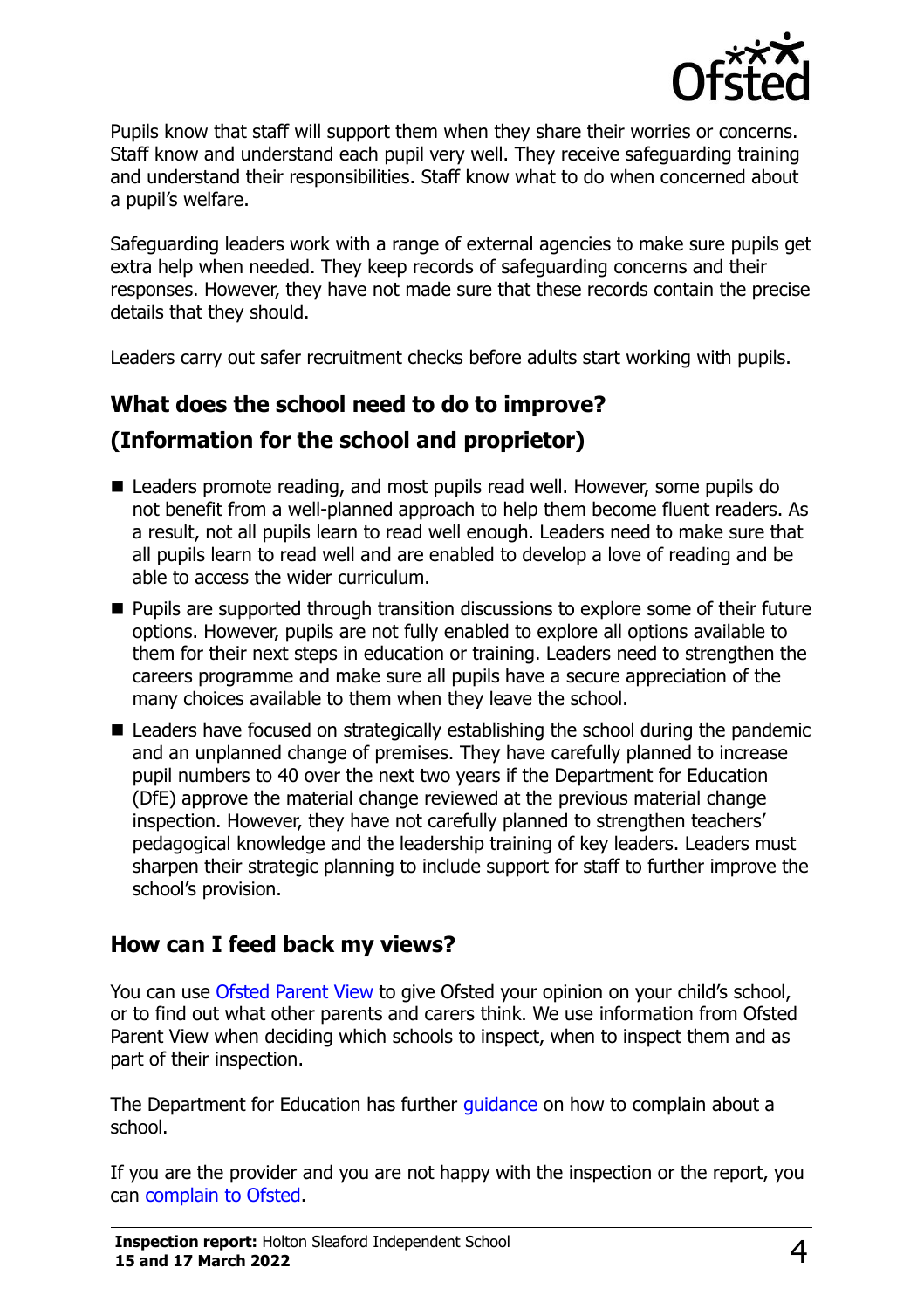

# **School details**

| Unique reference number             | 148356                                              |
|-------------------------------------|-----------------------------------------------------|
| <b>DfE registration number</b>      | 925/6059                                            |
| <b>Local authority</b>              | Lincolnshire                                        |
| <b>Inspection number</b>            | 10213186                                            |
| <b>Type of school</b>               | Other independent special school                    |
| <b>School category</b>              | Independent school                                  |
| <b>Age range of pupils</b>          | 13 to 19                                            |
| <b>Gender of pupils</b>             | Mixed                                               |
| Number of pupils on the school roll | 16                                                  |
| <b>Number of part-time pupils</b>   | <b>None</b>                                         |
| <b>Proprietor</b>                   | Holton Sleaford Independent School<br>Limited       |
| <b>Chair</b>                        | Luke Hollingworth                                   |
| <b>Headteacher</b>                  | Daniel Laughton                                     |
| <b>Annual fees (day pupils)</b>     | £50,000                                             |
| <b>Telephone number</b>             | 01529 410111                                        |
| Website                             | www.holtonsleafordindependentschool.co.<br>uk       |
| <b>Email address</b>                | enquiries@holtonsleafordindependentscho<br>ol.co.uk |
| Date of previous inspection         | Not previously inspected                            |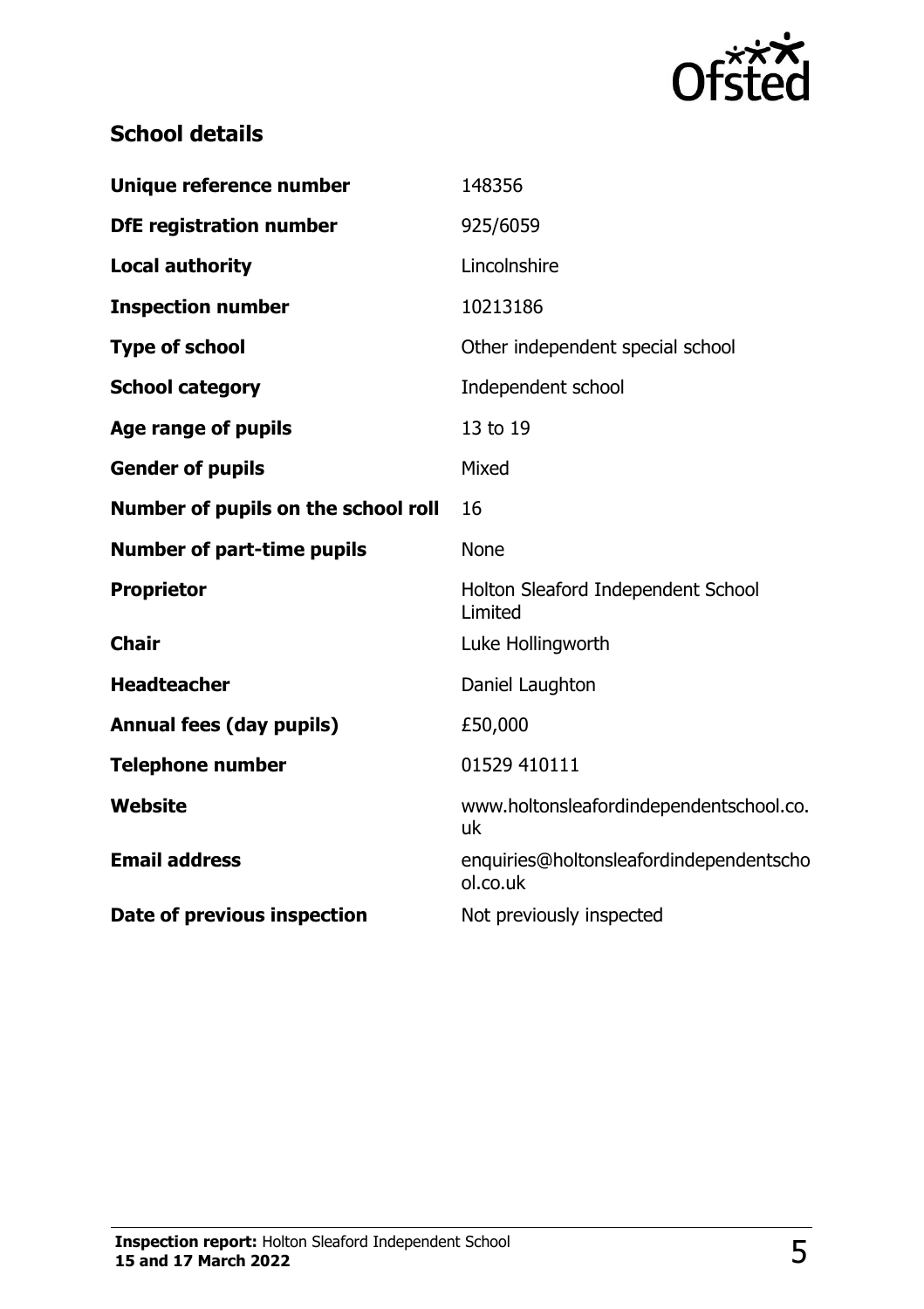

## **Information about this school**

- Holton Sleaford Independent School was registered by the DfE in February 2021 and opened for pupils in April 2021. This is the school's first standard inspection.
- The school had a material change inspection in August 2021 following the school's request to the DfE to increase the number of pupils on the school's roll to 40 and to report on the suitability of additional premises at Westgate House, 45 Westgate, Sleaford, NG34 7RJ.
- In February 2022, the school relocated to new premises. The school is now located at Westgate House, 45 Westgate, Sleaford, Lincolnshire, NG34 7RJ. The premises at Kesteven Business Centre Units, 9-12 Kesteven Street, Sleaford, NG34 7DT is no longer used by the school.
- The school provides an outdoor-based education for up to 16 pupils aged 13 to 19 years old.
- All pupils have a primary diagnosis of social, emotional, and mental health difficulties. Some secondary associated needs include behavioural and social difficulties and an autism spectrum disorder.
- All pupils have an EHC plan.
- All pupils are funded by local authorities.
- The school does not use the services of alternative provision.

# **Information about this inspection**

Inspectors carried out this inspection under section 109(1) and (2) of the Education and Skills Act 2008. The purpose of the inspection is to advise the Secretary of State for Education about the school's suitability for continued registration as an independent school.

The school meets the independent school standards. These are the requirements set out in the schedule to the Education (Independent School Standards) Regulations 2014.

This was the first routine inspection the school received since the COVID-19 pandemic began. Inspectors discussed the impact of the pandemic with school leaders and have taken that into account in their evaluation.

- Inspectors met with the headteacher, the deputy headteacher and the curriculum leader. They met with the designated safeguarding lead and the special educational needs coordinator. They met with other members of staff.
- Inspectors met with both directors and the chair of governors.
- Inspectors carried out deep dives in mathematics, physical education/sports science, outdoor education and PSHE. For each deep dive, inspectors met with teachers and subject leaders, looked at curriculum planning, visited lessons, spoke with teachers and teaching assistants, spoke with pupils about their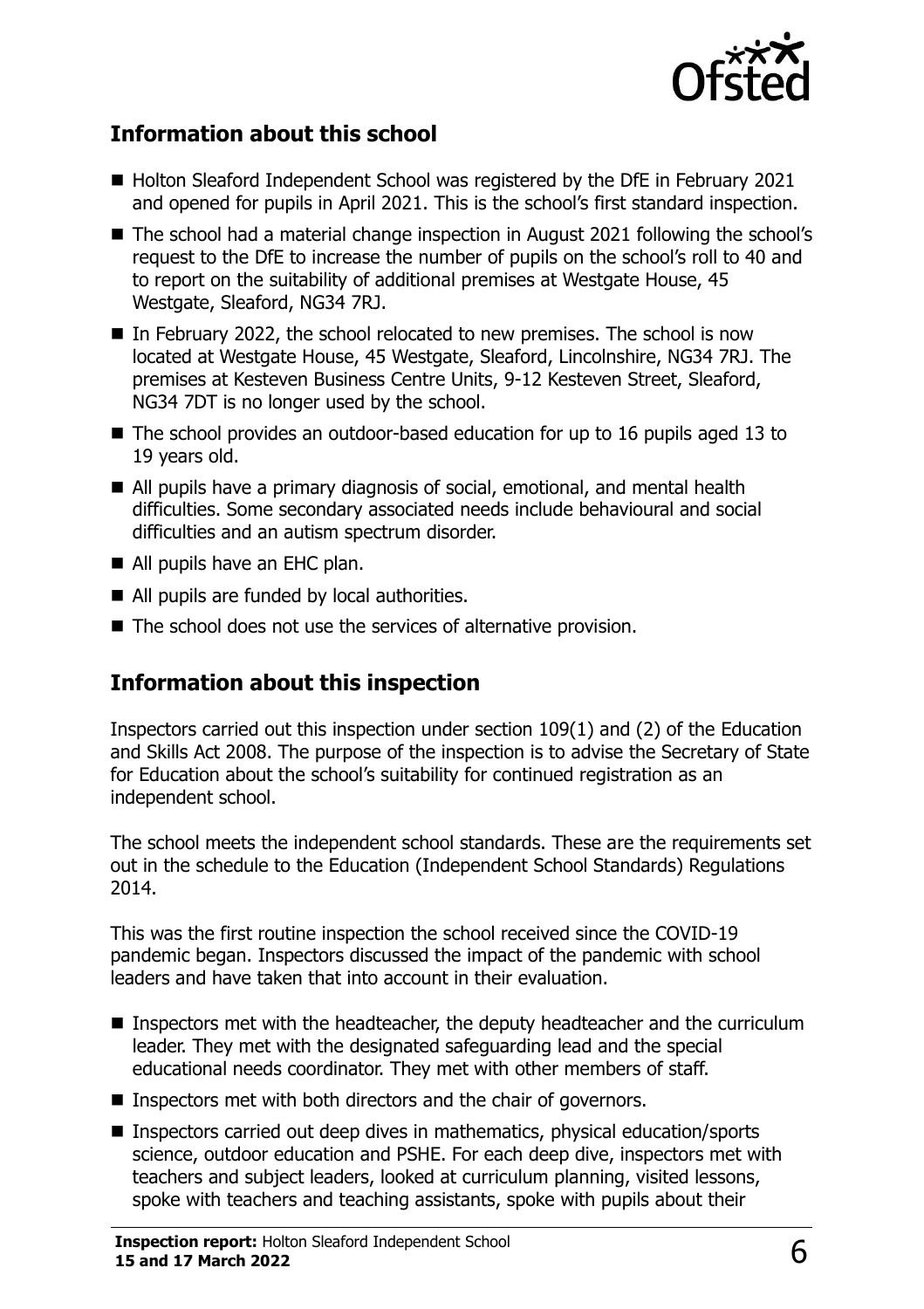

learning and looked at samples of pupils' work. Inspectors looked at other subjects, including English and spiritual, moral, social and cultural education.

- Inspectors spoke informally with staff and pupils about different aspects of school life.
- Inspectors scrutinised a range of documents. These included policies related to health and safety, risk assessments, curriculum and complaints. Inspectors reviewed the single central record. They reviewed safeguarding documents.
- Inspectors toured the premises to review the suitability of the accommodation.
- Inspectors considered the views of parents who completed the Ofsted Parent View questionnaire.

#### **The school's proposed change to its premises**

The school has applied to the Department for Education (DfE) to make a 'material change' to its registration. At the DfE's request, we checked whether the school meets the relevant independent school standards if the DfE decides to approve the change. This part of the inspection was carried out under section 162(4) of the Education Act 2002.

■ The outcome of this part of the inspection is: **the school meets the independent school standards relevant to the material change. The material change has already been implemented.**

#### **Inspection team**

Chris Davies, lead inspector **Her Majesty's Inspector** 

Christine Horrocks **Christian Constant Constant Constant Constant Constant Constant Constant Constant Constant Constant Constant Constant Constant Constant Constant Constant Constant Constant Constant Constant Constant Con**